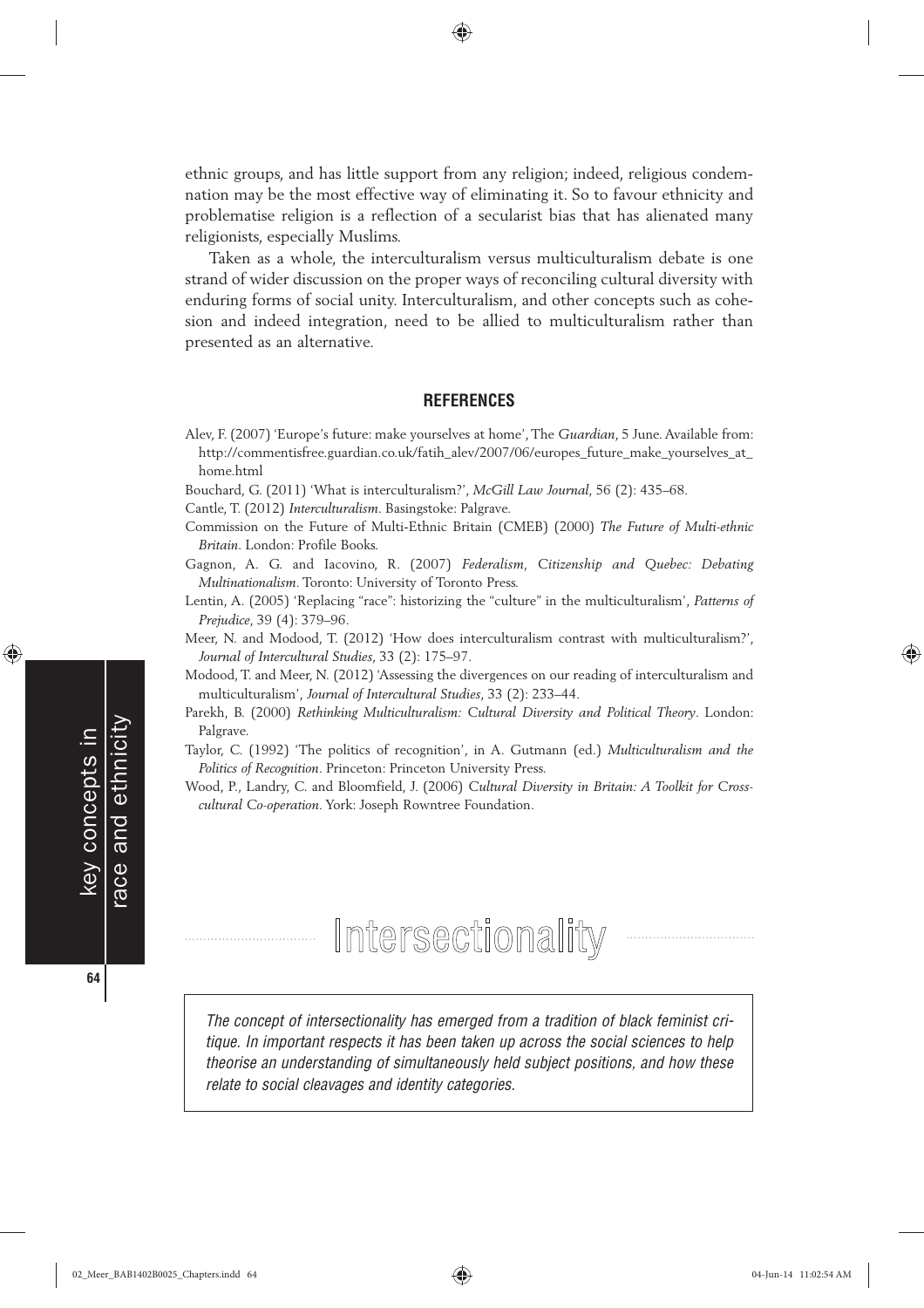The *term* intersectional refers to something which cuts into something else. The *concept* of intersectionality describes a cluster of theoretical positions which seek to revise the view that identity categories, and the web of social relations in which they are located, are experienced as 'separate roads' (Roth, 2004). While this necessarily takes in more than ethnicity or gender therefore, the provenance of the concept may be traced to a particular black feminist critique of the ways in which mainstream (white) feminism had historically ignored the intersections of race and patriarchy (hooks, 1984; Crenshaw, 1988, 1991). In one reading, intersectionality has compelled feminist researchers to explore how their 'moral positions as survivors of one expression of systemic violence become eroded in the absence of accepting responsibility of other expressions of systemic violence' (Collins, 2000: 247). Such critique has made conventional the view that women experience discrimination 'in varying configurations and in varying degrees of intensity' (Ritzer, 2007: 204).

From its origins in this critical mode, and despite the suggestion that 'it has not become a key concern for the many sociologists not directly working on gender issues' (Choo and Ferree, 2010: 129), important features of intersectionalist thought have been 'mainstreamed', such as being incorporated into equality agendas and research questionnaires. This is especially the case in the design of antidiscrimination policies that can simultaneously tackle more than gender and race intersections on their own, but include categories of age, disability, sexuality and religion as well (Meer, 2010). Resting at the centre of contemporary debates about intersectionality, however, as Yuval-Davis (2006: 195) reminds us, 'is conflation or separation of the different analytic levels in which intersectionality is located, rather than just a debate on the relationship of the divisions themselves'. It is to these delineations that we now turn.

# **STRUCTURAL OR POLITICAL INTERSECTIONALITY?**

Some of the broad theoretical contours of intersectionality have been shaped by a relatively small number of authors who seek to bring different dynamics into focus (cf. Anthias and Yuval-Davis, 1983). From a perspective of Critical Race Theory in particular, Crenshaw (1988, 1991) initially proposed the concept of intersectionality 'to grasp the ways in which the interactions of gender and race limit black women's access to the US labour market, and how a lack of understanding of this intersection marginalizes black women and black women's experiences' (Walby et al., 2012: 227). In her own words, Crenshaw describes how intersectionality

grew out of trying to conceptualize the way the law responded to issues where both race and gender discrimination were involved. What happened was like an accident, a collision. Intersectionality simply came from the idea that if you're standing in the path of multiple forms of exclusion, you are likely to get hit by both. (Crenshaw, 2004: 2)



◈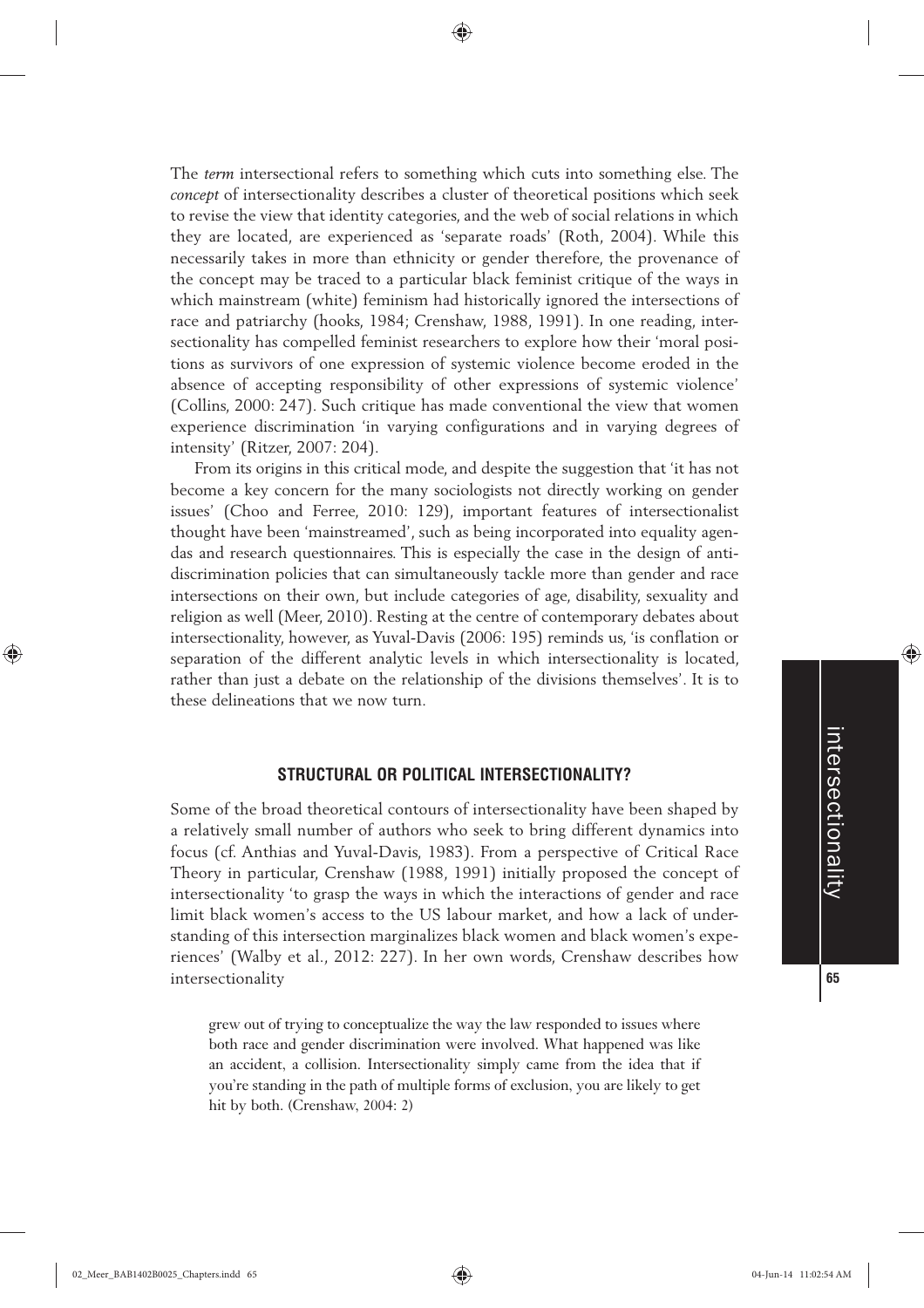Such discrimination, she maintained, could not be explained in terms of 'the traditional boundaries of race or gender discrimination as these boundaries are currently understood', because 'women of color can be erased by the strategic silences of anti-racism and feminism' (Crenshaw, 1991: 1244, 1253). So neither the category of 'black' nor the category of 'woman' is sufficiently capable of speaking to and redressing the discriminatory experiences of *black women*. To Crenshaw (1991: 1252), 'The failure of feminism to interrogate race means that resistance strategies of feminism will replicate and reinforce the subordination of people of color, and the failure of antiracism to interrogate patriarchy means that antiracism will frequently reproduce the subordination of women.' Of course Crenshaw was writing from the North American perspective which, as illustrated with the case of **whiteness**, has its own historical dynamics. The following passage is worth quoting at length for it captures a parallel set of complicated dynamics from a British perspective:

In arguing that most contemporary feminist theory does not begin to adequately account for the experience of black women we also have to acknowledge that it is not a simple question of their absence, consequently the task is not one of rendering their visibility. On the contrary, we will have to argue that the process of accounting for their historical and contemporary position does, in itself, challenge the use of some of the central categories and assumptions of recent mainstream feminist thought. We can point to no single source for our oppression. When white feminists emphasize patriarchy alone, we want to redefine the term and make it more complex. (Carby, 1982: 213)

The first half of this passage advances a debate about **recognition**: as something distinct that can play a central role in a conception of equality. What is pioneering in Carby is that while this includes the issue of subjectivities, it also focuses attention on articulations of political relationships and not just matters of individual esteem or psychology, but in ways that link up with Crenshaw's argument. The latter therefore sought to eschew the conflation of *structural* intersectionality (which in her view focuses on inequality of social groups) and *political* intersectionality (which focuses on political agendas and projects). As an illustration of this, Walby et al. (2012: 227) describe how Crenshaw critiqued 'the invisibility of domestic violence against black women [which] focuses on two main actors – white women and black men'.

# **INTRA-CATEGORICAL, ANTI-CATEGORICAL AND INTER-CATEGORICAL**

In some respects the approach of Crenshaw retains something of what Harding has termed the *additive approach* which promotes '"add women and stir" approaches to gender issues' (Harding, 1991: 212). In contrast, Yuval-Davis (2006: 200) encourages us to pursue what she terms a 'transversal politics'.

race and ethnicity race and ethnicity key concepts in key concepts in **66**

◈

♠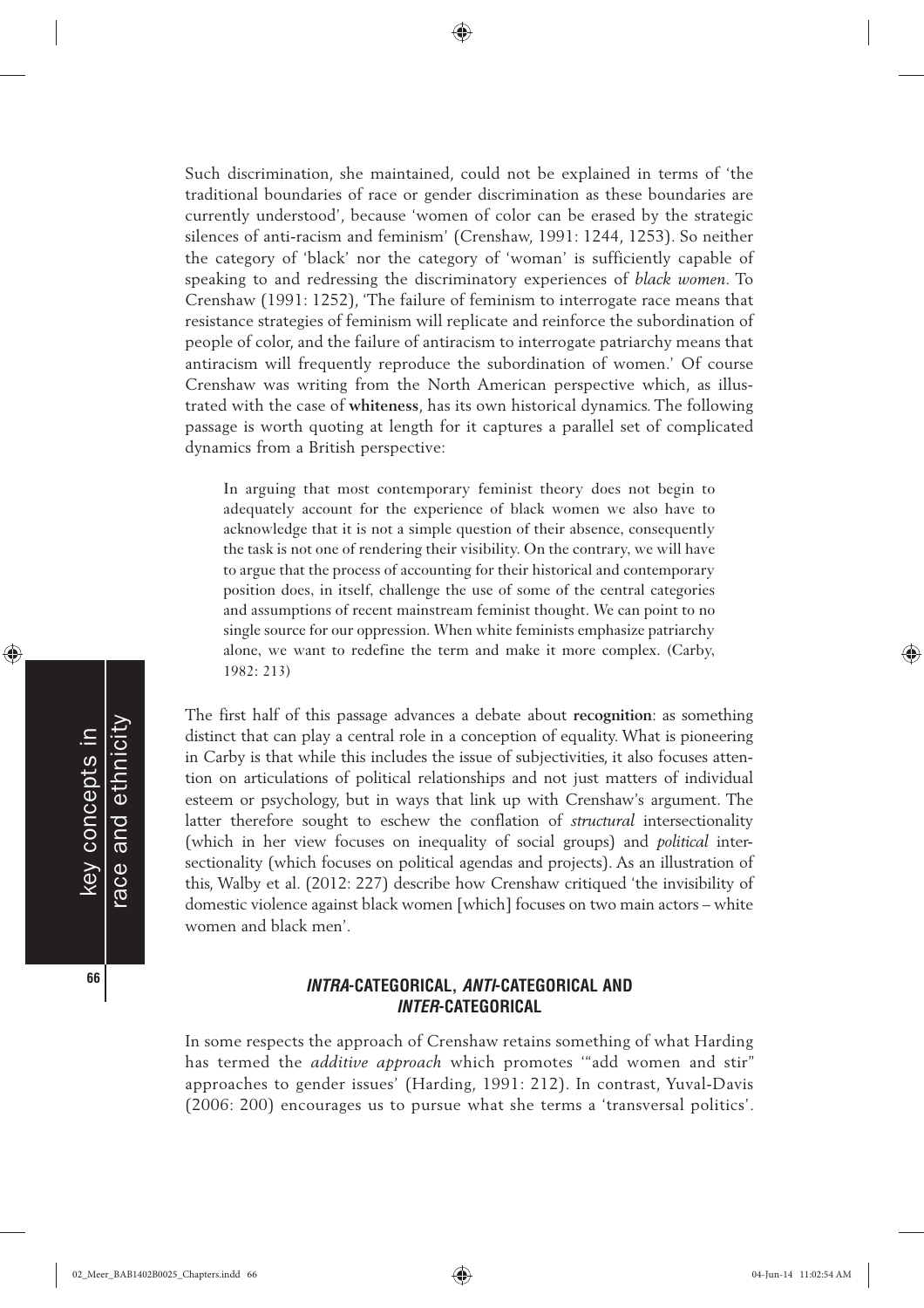She elaborates: 'One cannot assume the same effect or constellation each time and, hence, the investigation of the specific social, political and economic processes involved in each historical instance is important' (2006: 200). What then are the analytical paths through which we can pursue this transversal?

With one innovation in conceptualising the category of intersectionality, McCall (2005: 1773–4) seeks to distinguish between three related strands. The first she describes as 'intra-categorical' which centres on 'particular social groups at neglected points of intersection … in order to reveal the complexity of lived experience within such groups'. The objective here is to make group dynamics *visible* that were previously invisible. The second strand, 'anti-categorical', is 'based on a methodology that deconstructs analytical categories' (ibid.). This critiques the idea of internal coherence in a manner that seeks to challenge and guard against notions of identity as unchanging. Her final, 'inter-categorical' reading of intersectionality 'provisionally adopt[s] existing analytical categories to document relationships of inequality among social groups and changing configurations of inequality among multiple and conflicting dimensions' (ibid.). This latter formulation is her preferred means of reconciling identity and social structures. This, according to Choo and Ferree (2010: 134), allows McCall to stress the

dynamic forces more than categories – racialisation rather than races, economic exploitation rather than classes, gendering and gender performance rather than genders – and recognize the distinctiveness of how power operates across particular institutional fields. Because of its interest in mutually transformative processes, this approach emphasizes change over time as well as between sites and institutions.

The *inter*-categorical approach thus is a means of accepting categories almost 'under erasure', in a manner that can harness their utility in knowledge of their limitations. This is not radically different to Iris Marion Young's (2000: 89) aspiration to 'retain a description of social group differentiation, but without fixing or reifying groups'.

# **UNITARY, MULTIPLE AND INTERSECTIONAL**

The third cluster of theoretical readings of intersectionality find expression in Hancock (2007: 64, 67) who distinguishes intersectionality from 'unitary' and 'multiple' forms of social categories. In the first approach, 'only one category is examined, and it is presumed to be primary and stable'. In contrast, in the 'multiple' approach 'the categories are presumed to be stable and to have stable relationships with each other' (Walby et al., 2012: 228). In the 'intersectional' approach, meanwhile, 'more than one category is addressed; the categories matter equally; the relationship between the categories is open; the categories are fluid not stable; and mutually constitute each other' (ibid.). To some extent then, in this last

◈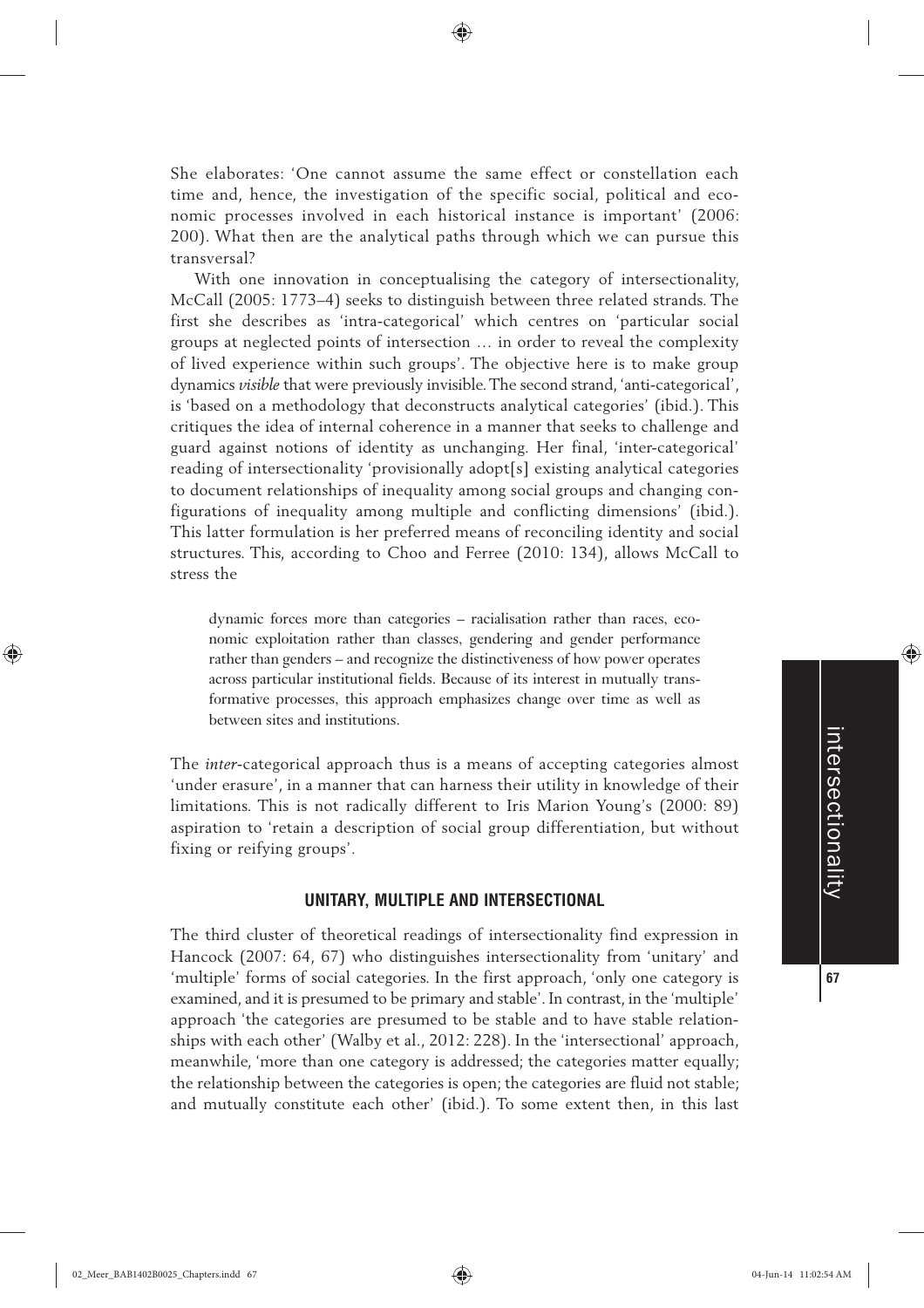usage, intersectionality is returned to its origins in so far as it corresponds to the argument that 'systems of race, social class, gender, sexuality, ethnicity, nation, and age form mutually constructing features of social organization' (Collins, 2000: 299). To avoid the additive tendency, however, we need to remind ourselves that different identity categories have a different ontological basis (Yuval-Davis, 2006). For example, in Werbner's (2013: 410) reading, 'identities of gender and **race** imply an essentialising definitional move on the part of wider, dominant society that subordinates and excludes'. In contrast, **ethnicity** is deemed to be 'an expression of multiple identities' which are 'positive, creative and dialogical'.

This reminds us of why the question of methodology cuts across empirical work on intersectionality. As Chang and Culp (2002: 485) ask, empirically 'how does one pay attention to the points of intersection?' Hitherto these questions have almost exclusively been pursued through qualitative and interpretive approaches, which identify future directions in lending the concept to comparative analyses yet to be undertaken (Nash, 2008). Equally interesting is the answer to Yuval-Davis's (2006: 202) question 'Do we have to be concerned that the list is limitless?' must surely be 'no'. This is because intersectionality has become 'both a normative theoretical argument and an approach to conducting empirical research that emphasises the interaction of categories of difference' (Hancock, 2007: 63–4).

#### **REFERENCES**

Anthias, F. and Yuval-Davis, N. (1983) 'Contextualising feminism: gender, ethnic and class divisions', *Feminist Review*, 15: 62–75.

- Carby, H. (1982) '"White women listen!"' Black feminism and the boundaries of sisterhood, in Centre for Contemporary Cultural Studies (CCCS) *The Empire Strikes Back*. Birmingham: Hutchinson.
- Chang, R. S. and Culp, J. M. (2002) 'After intersectionality', *University of Missouri–Kansas City Law Review*, 71: 485–91.
- Choo, H. Y and Ferree, M. M. (2010) 'Practicing intersectionality in sociological research: a critical analysis of inclusions, interactions, and institutions in the study of inequalities', *Sociological Theory*, 28 (2): 129–49.
- Collins, P. H. (2000) *Black Feminist Thought: Knowledge, Consciousness, and the Politics of Empowerment*. New York: Routledge.
- Crenshaw, K. (1988) 'Race, reform, and retrenchment: transformation and legitimation in antidiscrimination law', *Harvard Law Review*, 101: 1331–87. Reprinted in (1989) *Critical Legal Thought: An American–German Debate*, edited by Christian Joerges and David M. Trubek. Baden-Baden: Nomos.
- Crenshaw, K. (1991) 'Mapping the margins: intersectionality, identity politics, and violence against women of color', *Stanford Law Review*, 43 (6): 1241–99.
- Crenshaw, K. (2004) 'Intersectionality: the double bind of race and gender', interview with Kimberlé Crenshaw, *American Bar Association*, Spring.
- Hancock, A. M. (2007) 'When multiplication doesn't equal quick addition: examining intersectionality as a research paradigm', *Perspectives on Politics*, 5 (1): 63–79.
- Harding, S. (1991) 'Comment on Hekman's "Truth and method: feminist standpoint theory revisited": whose standpoint needs the regimes of truth and reality?', *Signs*, 22 (2): 382–91.

**68**

key concepts in

◈

race and ethnicity

ace and ethnicity key concepts in

♠